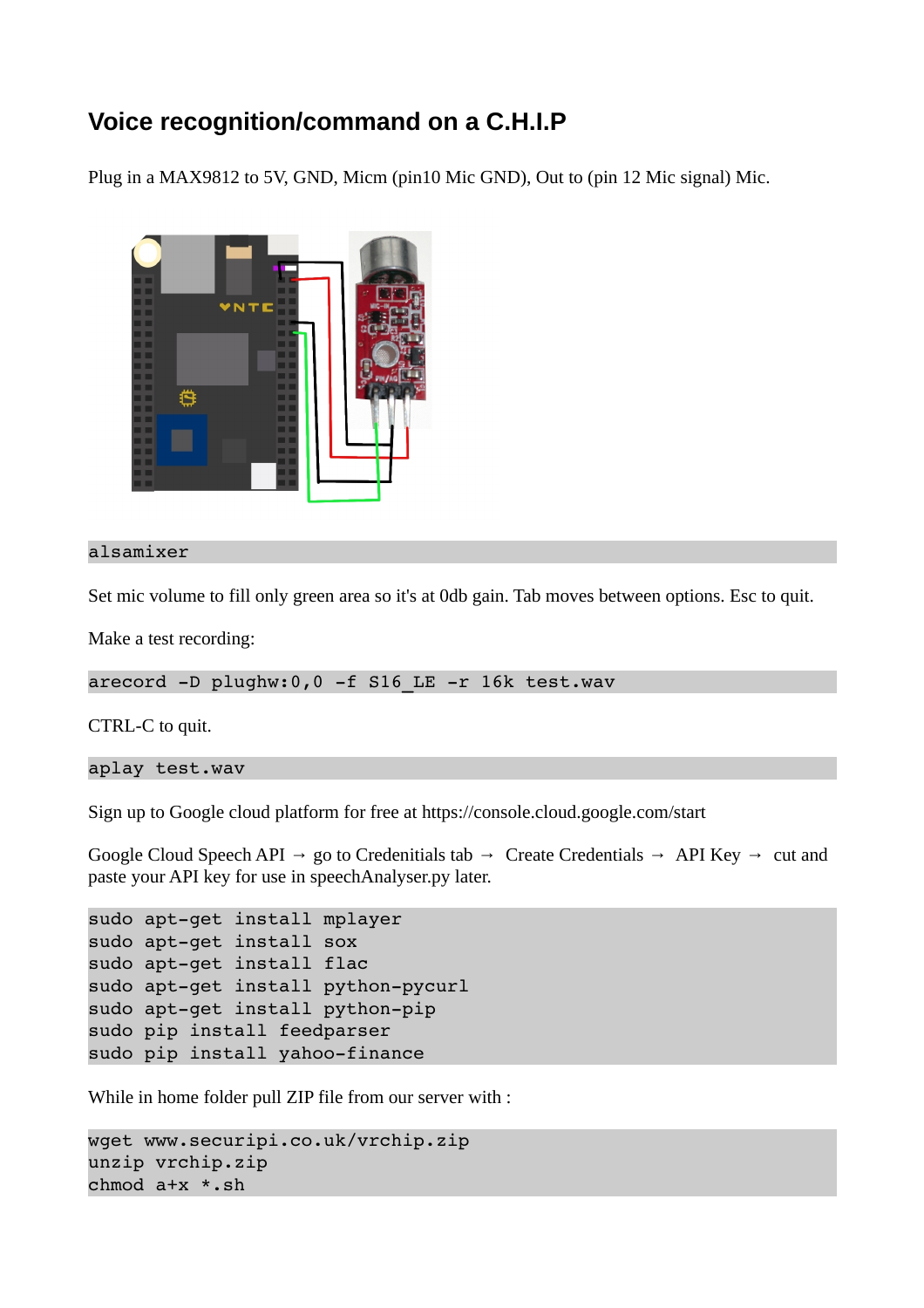Edit speechAnalyser.py so it contains your Google Cloud Speech API key

```
nano speechAnalyser.py
```
Save it and exit . Run it while connected to the internet

```
sudo python speechAnalyser.py
```
Say the trigger word "oscar", wait for a beep, and then say either "news, weather, shares, time, light on, light off, or flatter me".

Search for stock/share symbols at https://uk.finance.yahoo.com/lookup/ and edit getShares.py

## **Wiring up an LED to the C.H.I.P**

If you've used a Raspberry Pi before or have read the help section on the CHIP website, you might think you can just connect an LED and resistor to the GPIO pin & GND on the CHIP & turn it on and off from the command line. Unfortunately the CHIP board doesn't provide enough current to drive the LED from the GPIO pin. The answer is to use a small transistor as a switch, so that the GPIO pin switches on the 3.3v power pin to the LED.

You'll need a 2N3904 transistor, a 1K resistor (brown, black, red) and a 220 ohm resistor (red, red, brown).



#/bin/sh LABEL FILE=`grep -1 pcf8574a /sys/class/gpio/\*/\*label` BASE FILE=`dirname \$LABEL\_FILE`/base BASE=`cat \$BASE\_FILE` echo \$BASE > /sys/class/gpio/unexport echo \$BASE > /sys/class/gpio/export echo out > /sys/class/gpio/gpio\$BASE/direction echo 1 > /sys/class/gpio/gpio\$BASE/value exit 0

When run as sudo, this script turns the LED on with the echo 1 line. Change it to echo 0 to turn the LED off.